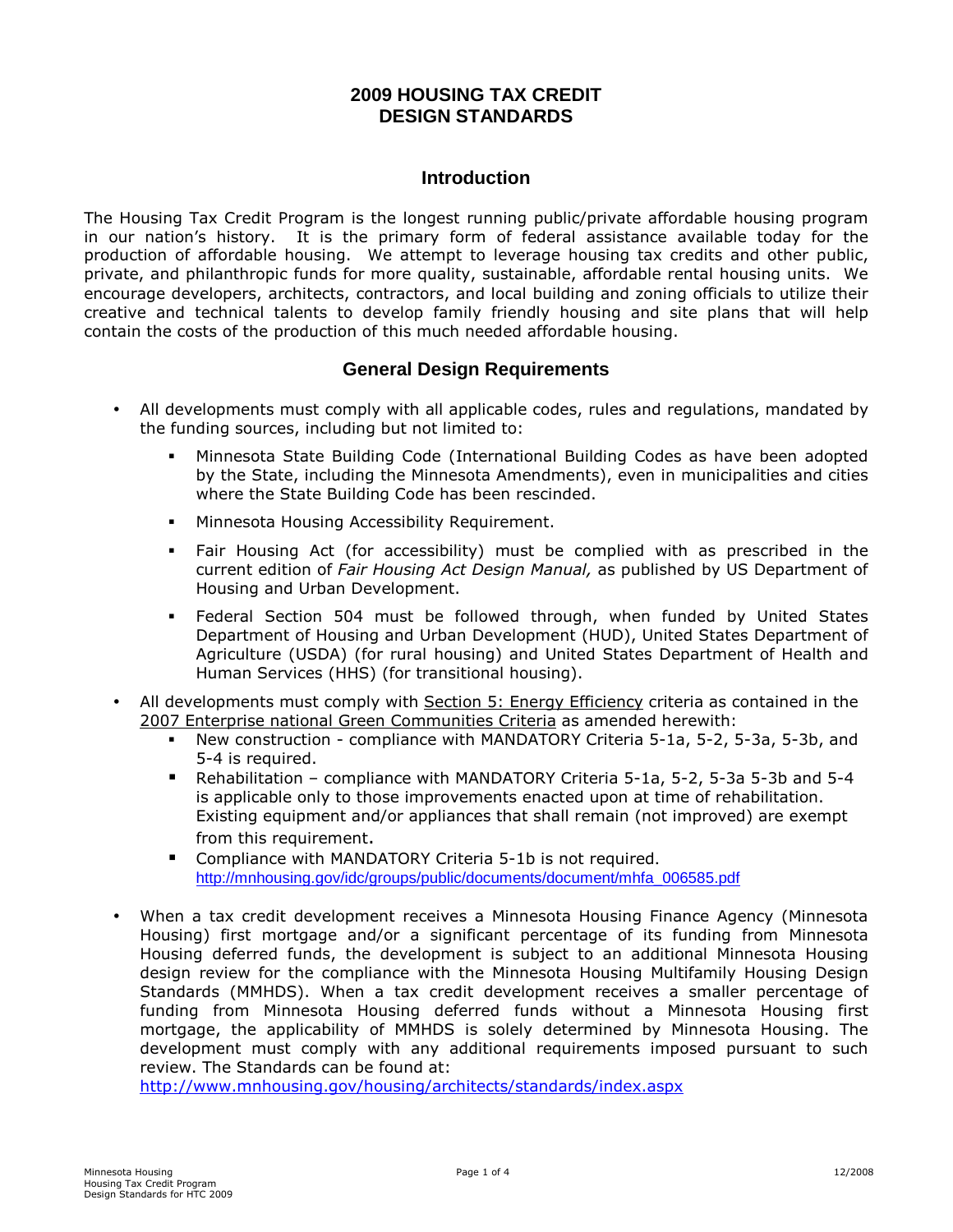- When state funds are involved, additional design requirements shall include, but are not limited to, the state statutory requirement for single family homes, duplexes, triplexes and multilevel townhomes to comply with the Minnesota Visitability Requirements. The Visitability Standards are found at: [http://www.mnhousing.gov/housing/architects/standards/index.asp](http://www.mnhousing.gov/housing/architects/standards/index.aspx)x
- Additional design requirements will also be imposed if a developer claims and is awarded Large Family Points on the HTC Self-Scoring Worksheet.
	- o For the living room -- 11 feet 6 inches.
	- $\circ$  For the bedrooms 9 feet 6 inches; and 100 sq. ft. in area.
- Additional design requirements will also be imposed if a developer claims and is awarded points on the HTC Self-Scoring Worksheet, which require the development to include specific design elements (e.g. High Speed Internet.)

# **Minnesota Housing Accessibility Requirements**

The provisions for accessibility in the State Building Code (which adopts the International Building Code by reference) have been recently revised, and accordingly the Agency's accessibility requirements hve also been revised. Tax Credit developments shall comply with the Accessibility Standards adopted by Minnesota Housing. The Accessibility Standards are found at: [http://www.mnhousing.gov/idc/groups/public/documents/document/mhfa\\_006009.pd](http://www.mnhousing.gov/idc/groups/public/documents/document/mhfa_006009.pdf)f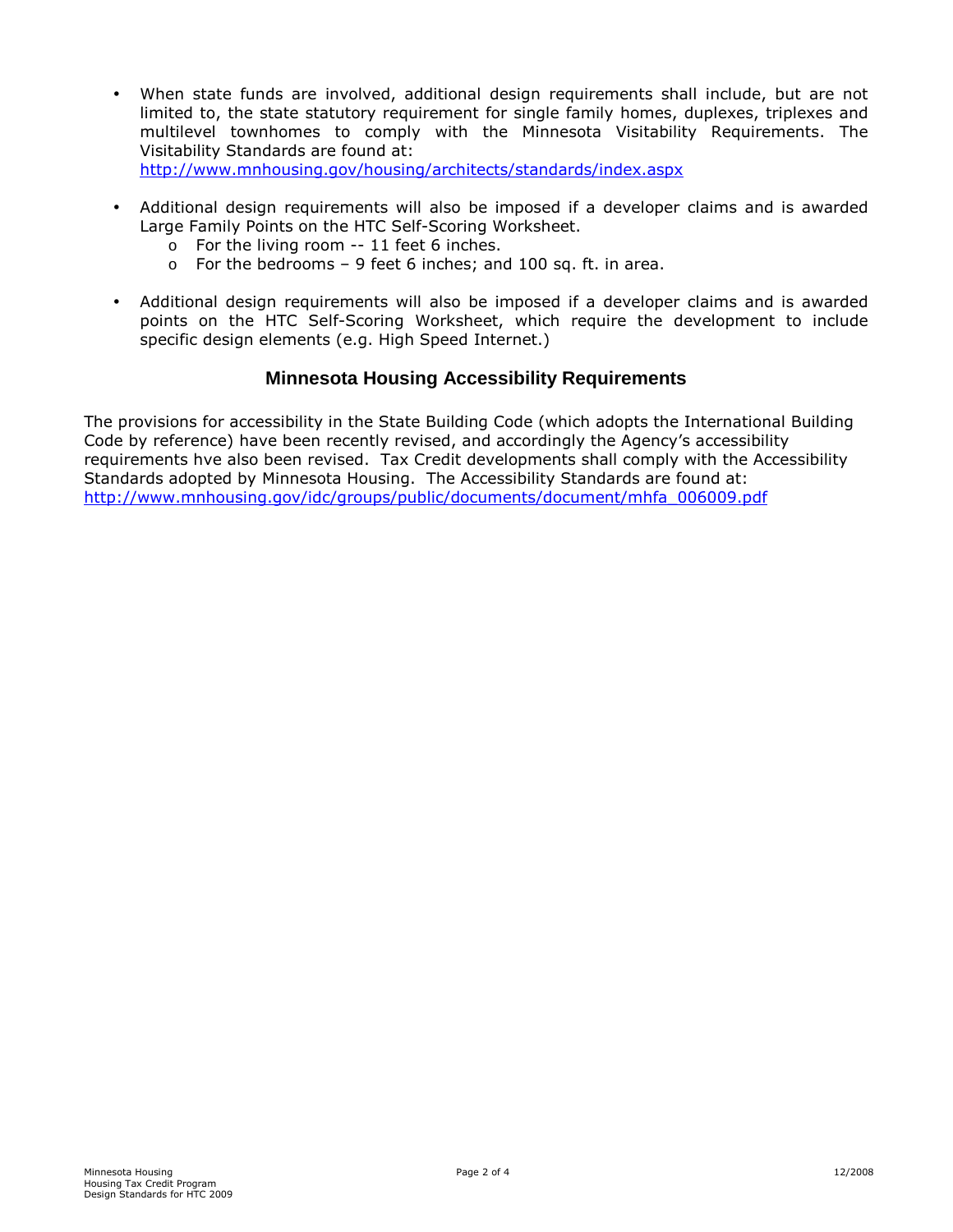### Recommendations for Material Selection

For the long-term viability of housing provided through the use of tax credits, we would like to emphasize the following important points.

- 1. Be conscious of the lasting impact of the materials selected within your proposal. The materials selected should ideally serve the longest reasonably expected term. This is to minimize the unnecessary upkeep and replacements, which frequently reduce development equity.
- 2. Minimize the impact the development might have on the surroundings. Particularly the negative ones. Minimize the pavement areas, building footprints, and increase green open spaces.
- 3. For developments using only HTC from the Agency financing, Minnesota Green Communities Requirements and Minnesota Overlay To Green Communities, is not a requirement. However, we strongly encourage that the developers and their architects to review and incorporate as many sustainable features as are economically feasible and cost-effective. For developments utilizing other agency funds in addition to HTC, refer to Minnesota Green Communities mandatory requirement and Minnesota Overlay To Green Communities. (Provide link to the requirement.)
- 4. Strive to reduce the waste of construction materials.

With these points in mind we have made a list of what we consider 'good materials choice' and recommend them highly for your consideration. Any material not listed in this list, when deemed to have merit, may be allowed. Please contact the tax credit staff at Minnesota Housing for their opinion and experience.

All manufactured building materials must be installed in accordance with the manufacturer's recommendations.

### Exterior Envelope

- Roofing
	- o Shingle Roofing
		- $\bullet$  235 lb. seal tab type over 15 lb. felt, with a minimum of 25-year product warranty.
		- ♦ Ice dam shield must be provided with one layer of 40 lb. roll roofing, or 40-mil self adhering modified bitumen membrane, extending from eave to 4'0" past face of exterior wall.
		- Galvanized iron valley and flashing, 24-gauge minimum.
	- o Built up roofing, 4-ply
	- o Membrane roofing, 60-mil EPDM
	- o Rubber membrane roofing, allowed only with a 20-year warranty.
- Prefinished galvanized iron parapet cap flashing
- Prefinished soffits with ventilation
- Exterior Siding
	- o Vinyl siding with 42-mil minimum thickness
	- o Steel siding
	- o Masonry face brick, brick panels, architectural CMU
	- o Fiber cement board siding
	- o Stucco on metal lath